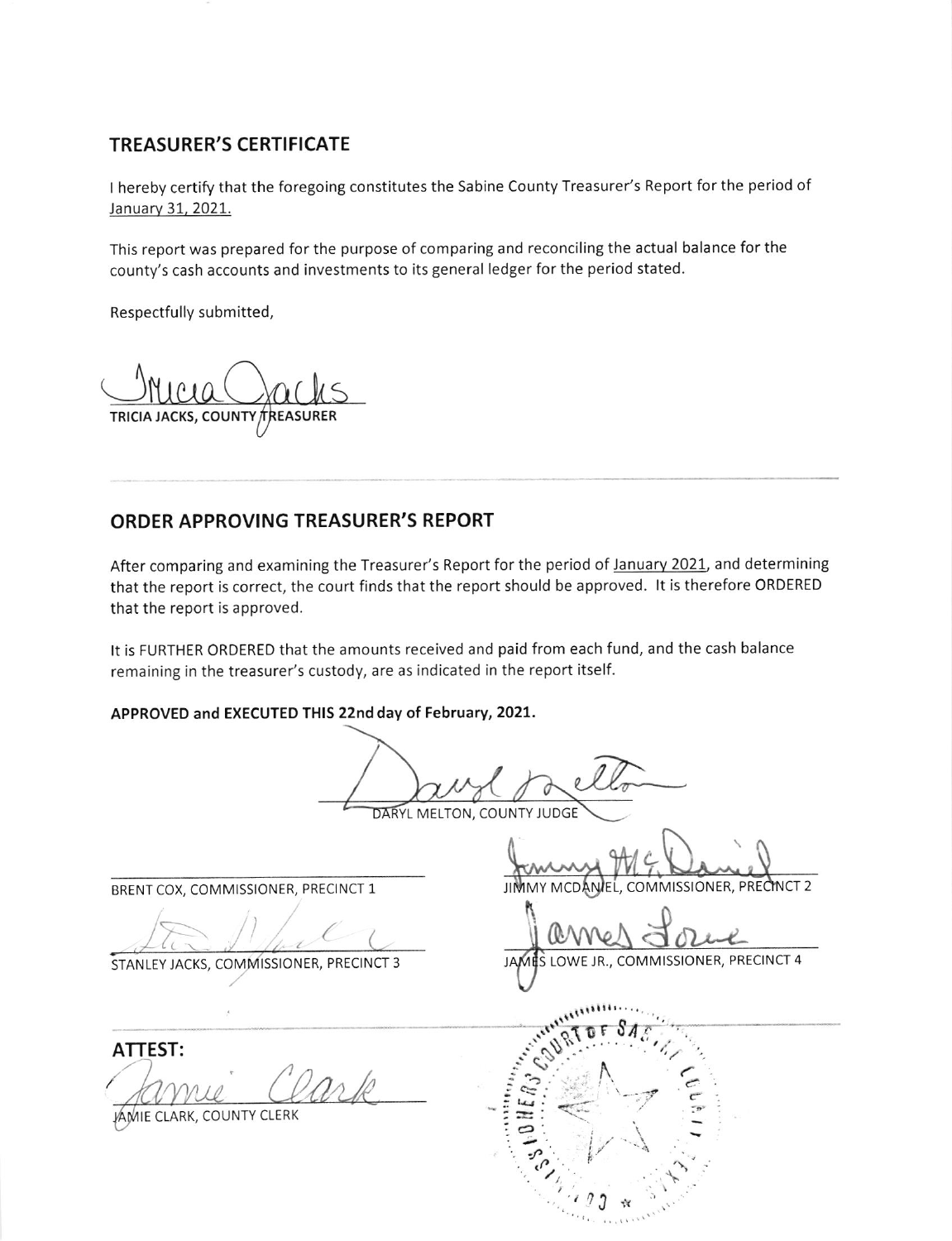|                                           |                | <b>COUNTY TREASURERS' FINANCIAL REPORT</b> |                 |                      |                |
|-------------------------------------------|----------------|--------------------------------------------|-----------------|----------------------|----------------|
|                                           |                | January 31, 2021                           |                 |                      |                |
| <b>FUND</b>                               | <b>BALANCE</b> | <b>BALANCE</b>                             | <b>RECEIPTS</b> | <b>DISBURSEMENTS</b> | <b>BALANCE</b> |
|                                           | 01/31/20       | 12/31/20                                   |                 |                      | 01/31/21       |
| GENERAL                                   | 2,150,868.57   | 3,754,022.37                               | 422,025.39      | 318,090.24           | 3,857,957.52   |
| COMPENSATION TO VICTIMS OF CRIME          | 20.00          | 10.00                                      | 0.00            | 10.00                | 0.00           |
| JUDICIAL COURT PERSONNEL TRAINING - CIVIL | 0.00           | 260.00                                     | 160.00          | 420.00               | 0.00           |
| <b>ARREST FEES</b>                        | 0.00           | 381.06                                     | 89.39           | 470.45               | 0.00           |
| <b>CIVIL LEGAL SERVICES INDIGENT</b>      | 0.00           | 378.10                                     | 237.00          | 615.10               | 0.00           |
| <b>TIME PAYMENT</b>                       | 0.00           | 68.05                                      | 27.17           | 95.22                | 0.00           |
| CHILD SAFETY SEAT & SEAT BELT VIOLATIONS  | 0.00           | 275.50                                     | 0.00            | 275.50               | 0.00           |
| <b>BAIL BOND FEE</b>                      | 175.50         | 688.50                                     | 180.00          | 688.50               | 180.00         |
| <b>STATE TRAFFIC FEE</b>                  | 0.00           | 2.22                                       | 0.00            | 2.22                 | 0.00           |
| STATE TRAFFIC FEE 09/01/10 FORWARD        | 0.00           | 900.50                                     | 250.00          | 1,150.50             | 0.00           |
| MOTOR CARRIER WEIGHT VIOLATIONS           | 0.00           | 0.00                                       | 0.00            | 0.00                 | 0.00           |
| <b>DISTRICT CLERK STATE FEES</b>          | 0.00           | 985.00                                     | 245.00          | 1,230.00             | 0.00           |
| CCC 01/01/20 FORWARD                      | 0.00           | 2,212.33                                   | 820.15          | 3,032.48             | 0.00           |
| CCC 01/04/04 THRU 12/31/19                | 0.00           | 272.69                                     | 7.46            | 280.15               | 0.00           |
| <b>EMS TRAUMA FUND</b>                    | 0.00           | 32.78                                      | 35.30           | 68.08                | 0.00           |
| <b>DNA TESTING</b>                        | 0.00           | 9.53                                       | 13.25           | 22.78                | 0.00           |
| <b>FAILURE TO APPEAR</b>                  | 0.00           | 56.31                                      | 0.00            | 56.31                | 0.00           |